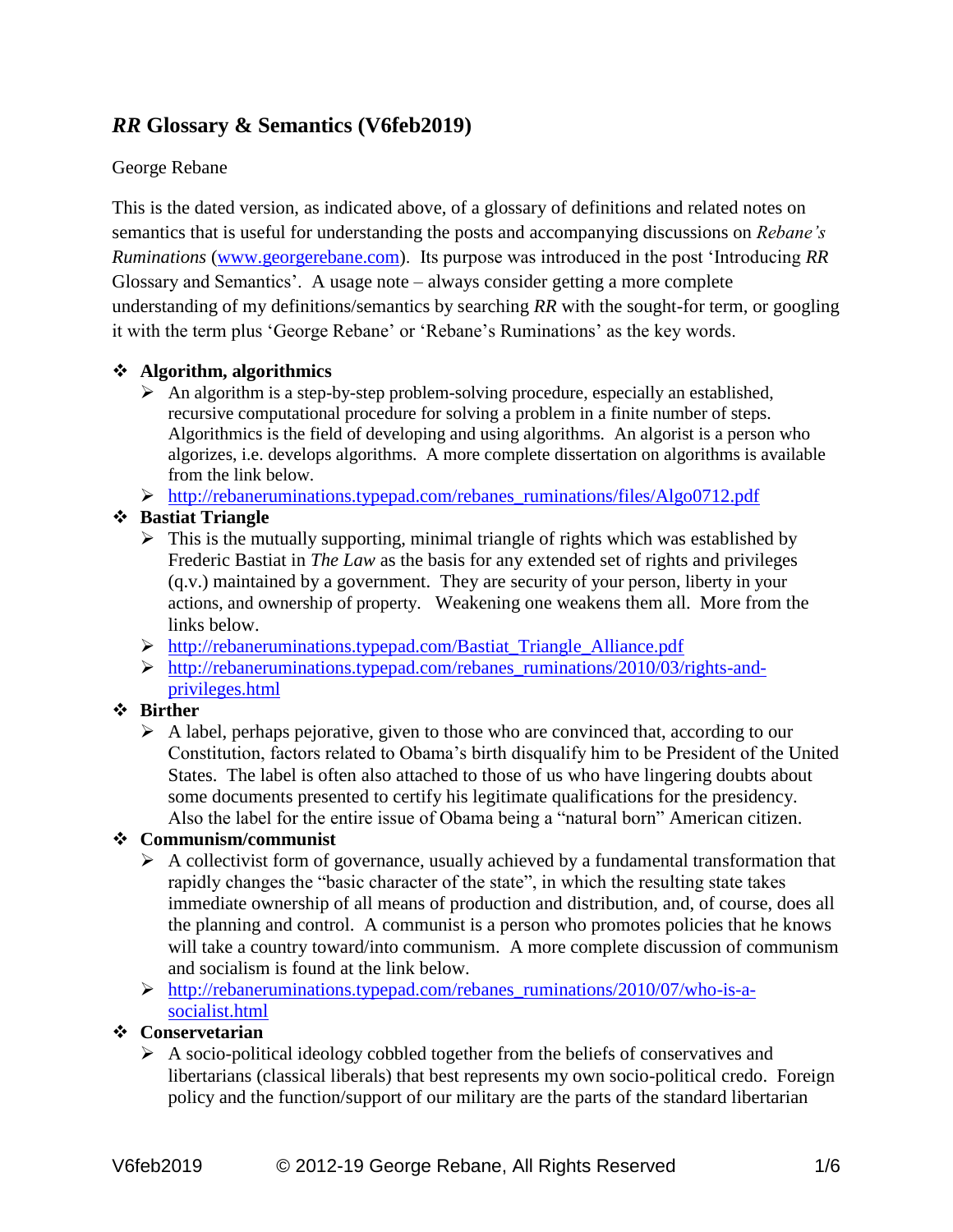beliefs that I excise. This definition is a work in process, however under 'Credo' (below) are more tenets that fit under my conservetarians label.

### ❖ **Copernican**

➢ Adj. denoting an event, time, epoch, location, space, … that is 'nothing special' or in some way obviously unique in the contextual set or group to which it belongs. For example, random events are Copernican in that they are probabilistically generated. It all started when 15<sup>th</sup> century astronomer Copernicus discovered that Earth enjoyed no special place as the "center of God's creation", and continues now that our sun is no special sun, or that we are located in no special place in our galaxy which is no special galaxy among the billions in the visible universe. See also Ptolemaic.

#### ❖ **Credo**

- ➢ Latin for 'I believe', and most commonly used to denote a person's complete belief system or a set of beliefs pertaining to one specific area of human activity. A salient portion of my credo was introduced in the post 'I am not a journalist' linked below.
- ➢ [http://rebaneruminations.typepad.com/rebanes\\_ruminations/2007/12/i-am-not-a-jour.html](http://rebaneruminations.typepad.com/rebanes_ruminations/2007/12/i-am-not-a-jour.html)

### ❖ **Culture**

- $\triangleright$  A body of herited behaviors, beliefs, and traditions that unites a people and distinguishes it from people of other cultures. Cultures are not necessarily defined, constrained, or bounded by political borders or codicils. A more complete discussion can be had at 'Multikulti and people like me' linked below.
- ➢ [http://rebaneruminations.typepad.com/rebanes\\_ruminations/2010/10/multikulti-and](http://rebaneruminations.typepad.com/rebanes_ruminations/2010/10/multikulti-and-people-like-me.html)[people-like-me.html](http://rebaneruminations.typepad.com/rebanes_ruminations/2010/10/multikulti-and-people-like-me.html)

#### ❖ **Discriminate**

 $\triangleright$  To differentiate or identify as different or distinguishing on the basis of a set of attributes belonging to some things or people and not others. Its meaning has been bastardized by proponents of progressive political correctness, and is used only in the pejorative sense with no available substitute for the original meaning given here. Such illegitimate semantics reduce the information carrying capacity of a language. See also 'racist/racism'.

#### ❖ **End-timer**

 $\triangleright$  A person who believes that human history will terminate through a prophesized future act of God. Christianity and Islam are two religions with belief systems that teach the 'end of times' in their scriptures. End-timers are almost always people who believe humans are transcendent (q.v.) beings, receiving their just deserts for earthly life in the hereafter.

#### ❖ **Equal Opportunity**

➢ A socio-political condition of a people in which no one's opportunity to behave, achieve, or exercise his rights is based on politically motivated classifications. This is contrasted and often confused with 'equal achievement' in which this condition is said to obtain only when people achieve certain social and material ends pro rata to their class representations in a society. In the progressive liturgy, equal achievement is the accepted/imposed measure of equal opportunity.

#### ❖ **Evil**

- $\triangleright$  Further analyzed into its Pure, Constructive, and Blind versions at the link below.
- ➢ [http://rebaneruminations.typepad.com/rebanes\\_ruminations/2016/11/on-evil-and-the](http://rebaneruminations.typepad.com/rebanes_ruminations/2016/11/on-evil-and-the-amoral-a-brief-consideration.html)[amoral-a-brief-consideration.html](http://rebaneruminations.typepad.com/rebanes_ruminations/2016/11/on-evil-and-the-amoral-a-brief-consideration.html)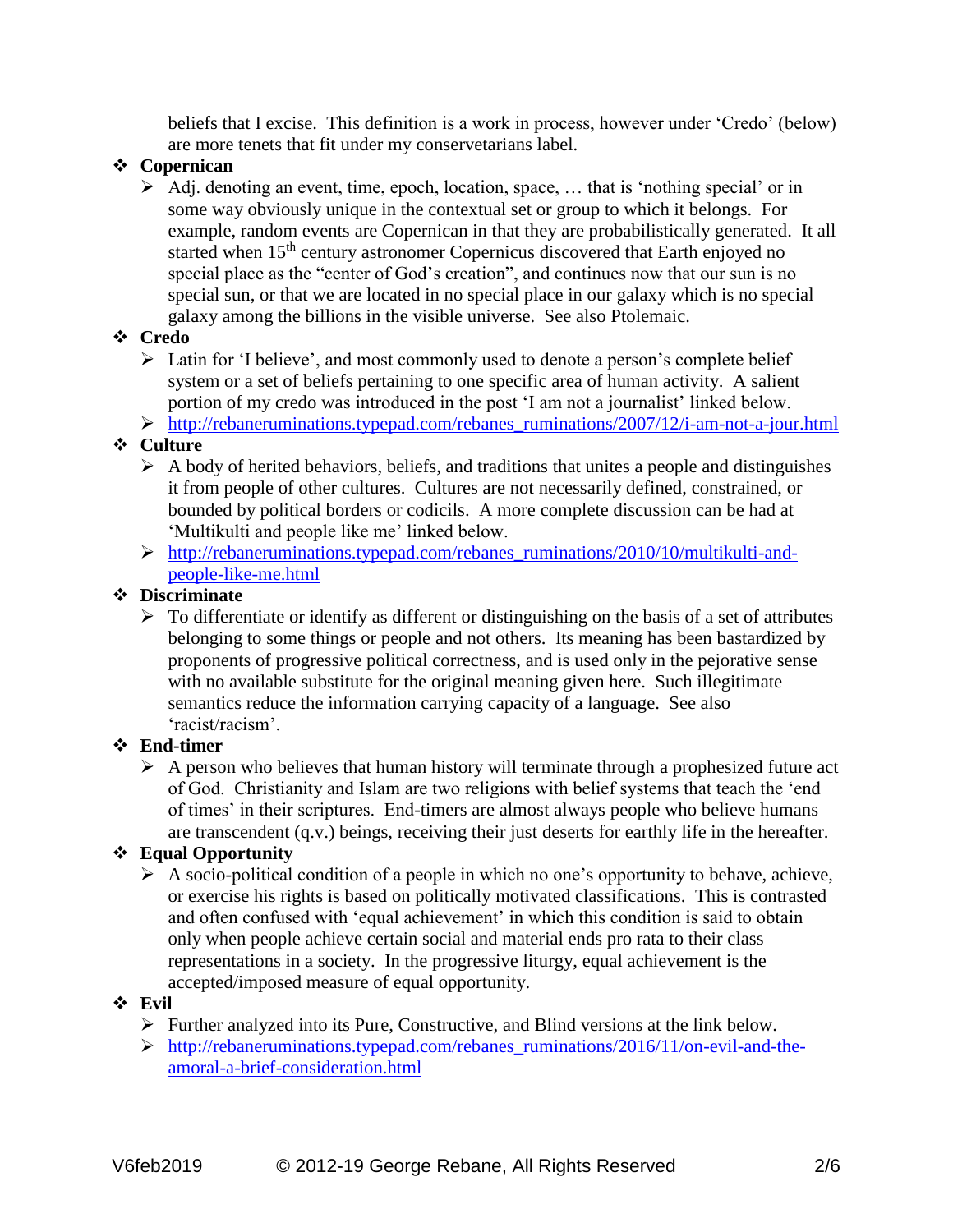#### ❖ **Fake News**

 $\triangleright$  Assertions in the media (including blogosphere) disguised as news items which are purposely meant to mislead. This includes assertions of data (facts and beliefs about the real world), information (various formatting of data to promote certain types of decisions/conclusions), and outright lies of the various types (see Lie). Most, but not all, propaganda ("information, ideas, or rumors deliberately spread widely to help or harm a person, group, movement, institution, nation, etc.") is delivered as fake news.

### ❖ **Globalism**

 $\triangleright$  The ideology that treats the whole world as a unified sphere of political influence, and promotes institutions which place the interests of the entire world above those of individual nations, with the ultimate goal of achieving a one-world government. A globalist is a person embracing such an ideology.

#### ❖ **Globalization**

➢ The development of an increasingly integrated global economy marked especially by businesses and commercial institutions in sovereign nation-states expanding their products and services across national boundaries in conducting free trade, free flow of capital, and the tapping of cheaper foreign labor markets.

### ❖ **Great Divide**

- $\triangleright$  The notion that America is no longer a nation unified enough so as to remain a productive single sovereign nation-state to the benefit of all its citizens. America showed such polarization in the years leading up to the War for Southern Independence (aka 'Civil War', although it wasn't). It is in such a polarized state again as argued by many commentators across the nation. Posts on GD are collected in *RR's* Great Divide category. To dig deeper, a good start is at 'Altered States – The Great Divide dialogue continues' linked below.
- ➢ [http://rebaneruminations.typepad.com/rebanes\\_ruminations/2010/04/altered-states-the](http://rebaneruminations.typepad.com/rebanes_ruminations/2010/04/altered-states-the-great-divide-dialogue-continues.html)[great-divide-dialogue-continues.html](http://rebaneruminations.typepad.com/rebanes_ruminations/2010/04/altered-states-the-great-divide-dialogue-continues.html)

#### ❖ **Gruberize/gruberized**

➢ A verb to attribute someone or group as being "stupid", or an adjective referring to persons/groups who have already been so attributed or evinced attributes of stupidity. (These terms derive from the extensive and now notorious public remarks made by Obamacare architect Dr Jonathan Gruber during lectures given after the passage of the Affordable Care Act.)

#### ❖ **Hero**

- $\triangleright$  A person who has knowingly gone above and beyond the accepted norm of behavior to risk his life, limb, treasure, or honor. The semantics of this label have been bastardized beyond recall in our society – everyone who puts out effort that is in some sense above average is soon hailed as a hero. There no longer is a unique term in our lexicon that discriminates between people as defined above, and the general population. More thoughts on such language bastardizations are found in 'The Blue of the Grass' linked below.
- ➢ [http://rebaneruminations.typepad.com/rebanes\\_ruminations/2010/04/kvmr-commentary](http://rebaneruminations.typepad.com/rebanes_ruminations/2010/04/kvmr-commentary-the-blue-of-the-grass.html)[the-blue-of-the-grass.html](http://rebaneruminations.typepad.com/rebanes_ruminations/2010/04/kvmr-commentary-the-blue-of-the-grass.html)
- ❖ **Ideology**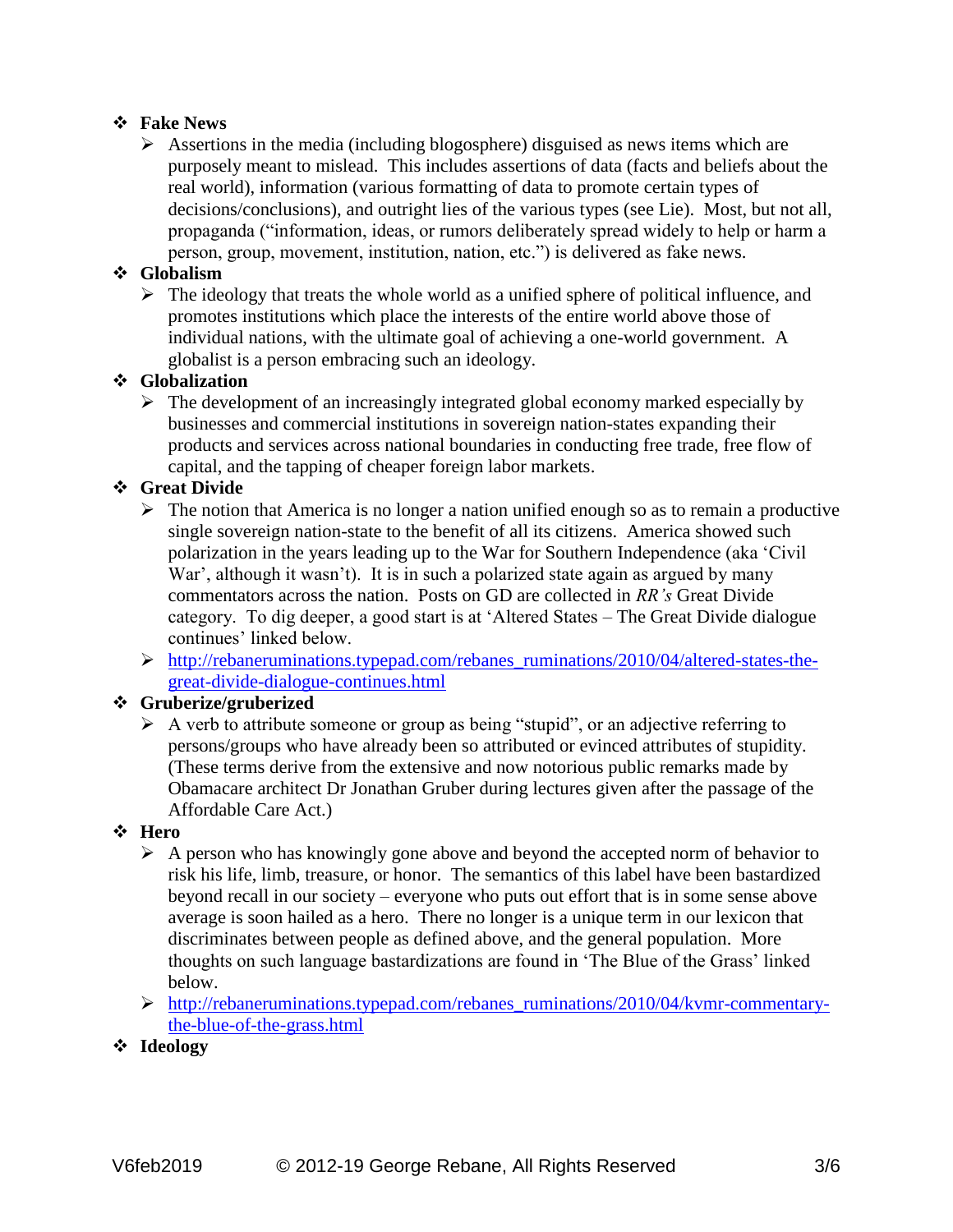$\triangleright$  n. A structured and communicable belief system that in its best expression is composed of tenets defendable by and malleable to reason. Ideologue – a person who is willing to communicate his ideology.

#### ❖ **Liberal**

- $\triangleright$  n. The overarching label for anyone today who subscribes to any of a number of collectivist ideologies or their several tenets that human behavior is best controlled according to plans/policies made by distant elites and coercively enforced by large central governments.
- ➢ In a stronger version (according to Dr. Rossiter and *The Liberal Mind: The Psychological Causes of Political Madness*) that emphasized their public modus operandi, liberals operate through preying on weaknesses and feelings of inferiority in the population by:
	- creating and reinforcing perceptions of victimization;
	- satisfying infantile claims to entitlement, indulgence and compensation;
	- augmenting primitive feelings of envy;
	- rejecting the sovereignty of the individual, subordinating him to the will of the government.

#### ❖ **Lie**

- ➢ A Lie is a Message, the truth value of which is known to be 'False' by its Sender, who at the same time anticipates that the Receiver will assign 'True' to its truth value. As such, a Lie is simply a Message intended to deceive. Further analysis of lies and lying is found at the link below.
- ➢ [http://rebaneruminations.typepad.com/rebanes\\_ruminations/2011/10/lies-and-lying.html](http://rebaneruminations.typepad.com/rebanes_ruminations/2011/10/lies-and-lying.html)

#### ❖ **Obamunism**

- ➢ The transitional form of preemptive and collective governance that President Obama has embarked upon in his promise to "fundamentally transform America." A more complete definition is found in the *RR* post 'The Advent of Obamunism' linked below.
- ➢ [http://rebaneruminations.typepad.com/rebanes\\_ruminations/2012/09/the-advent-of](http://rebaneruminations.typepad.com/rebanes_ruminations/2012/09/the-advent-of-obamunism.html)[obamunism.html](http://rebaneruminations.typepad.com/rebanes_ruminations/2012/09/the-advent-of-obamunism.html)

#### ❖ **Oblivian**

 $\triangleright$  A person oblivious to a dynamic body of knowledge that consists of current events, economic policies, public policies, major issues, etc, all which affect him, his family, friends, and work. Oblivians are the subset of sheeple (q.v.) who do have the ability to acquire and process the information that will end their tenure in this class.

#### ❖ **Ptolemaic**

➢ Adj. denoting an event, time, epoch, location, space, … that is in some way obviously unique in the contextual set or group to which it belongs. For example, Mt Everest is a Ptolemaic mountain and location on Earth. In aviation 1903 was a Ptolemaic year with the Wright brothers' first powered flight of a heavier than air machine. See also Copernican.

#### ❖ **Racism/racist**

➢ Racism is the belief that race accounts for some differences in human character or ability. A racist is someone who evinces such a belief. In its obligatory pejorative, a racist is always someone who practices such beliefs to the detriment of an offended group of people, whether they are of a different race or simply a different culture. Its widespread and politically correct usage has removed all information carrying capacity from the label. More is discussed in 'Who is a Racist?' linked below.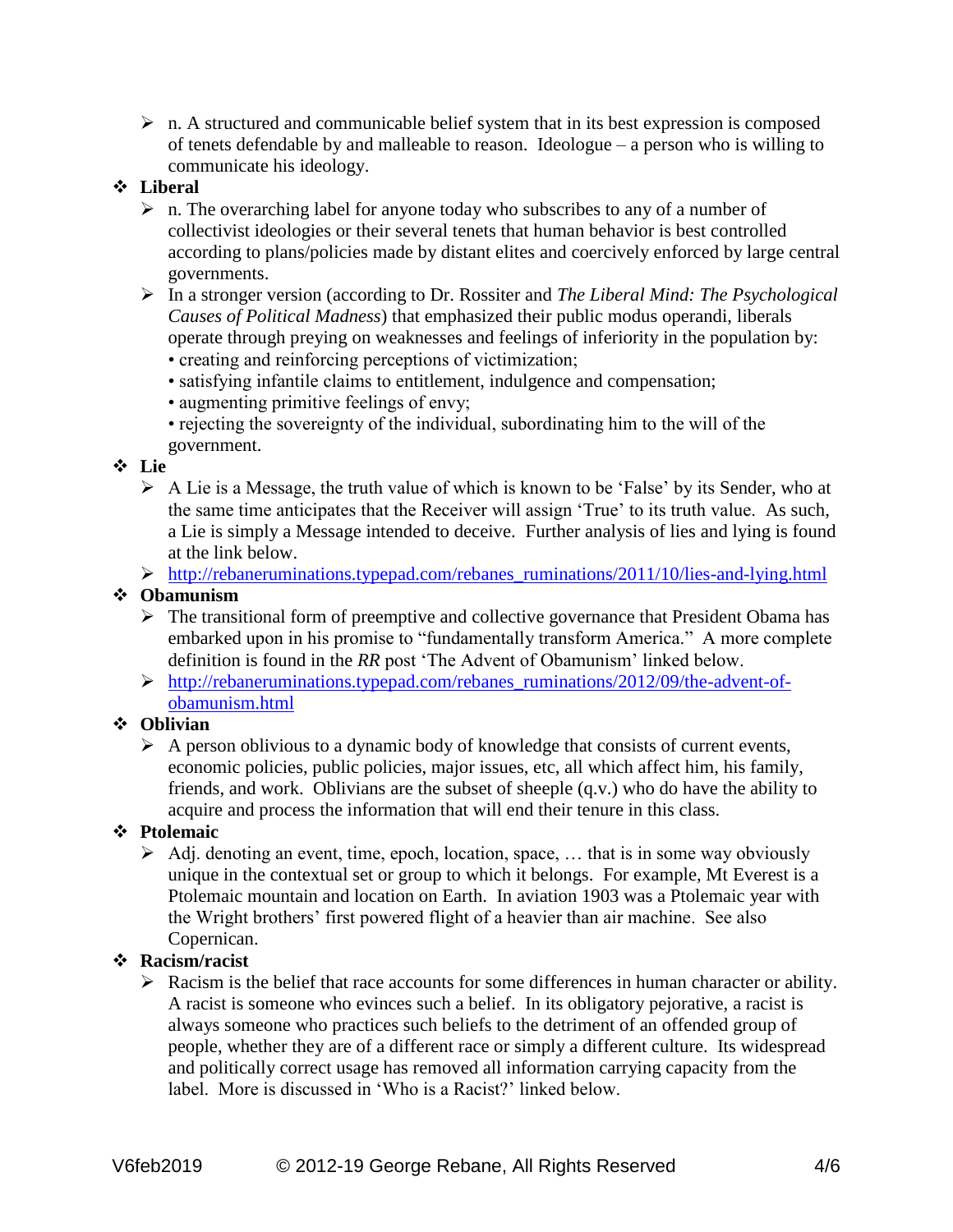$\triangleright$  [http://rebaneruminations.typepad.com/rebanes\\_ruminations/2010/07/who-is-a-racist.html](http://rebaneruminations.typepad.com/rebanes_ruminations/2010/07/who-is-a-racist.html)

## ❖ **Racialism**

- ➢ The ideology, based on a heightened consciousness of the race of others, that promotes racial divisions and strife to hasten the breakdown of large sovereign nation-states on the road to a unified global world order.
- ➢ [http://rebaneruminations.typepad.com/rebanes\\_ruminations/2017/09/racialism](http://rebaneruminations.typepad.com/rebanes_ruminations/2017/09/racialism-rising.html)[rising.html](http://rebaneruminations.typepad.com/rebanes_ruminations/2017/09/racialism-rising.html)

## ❖ **Raghead**

- ➢ Current place holder label for the various members of Muslim extremist groups and/or ideologies that are carrying out a global war against western civilization. They distinguish themselves by the ruthless murder and maiming of civilians from ambush in which they often sacrifice their own lives. Overwhelmingly they are devout end-timers (q.v.). A more complete understanding of my definition is found in 'Of Ragheads and Racism' linked below.
- ➢ [http://rebaneruminations.typepad.com/rebanes\\_ruminations/2010/02/of-ragheads-and](http://rebaneruminations.typepad.com/rebanes_ruminations/2010/02/of-ragheads-and-racism.html)[racism.html](http://rebaneruminations.typepad.com/rebanes_ruminations/2010/02/of-ragheads-and-racism.html)

## ❖ **Rights, privileges**

- $\triangleright$  Types of permissions granted and guaranteed by the state for classes of inhabitants variously franchised. The notion of a 'right' now belongs to a meaningless class of label that has been bastardized beyond recognition in the public forum, hence it serves only to confuse and enrage when used in debate. My essay 'Rights and Privileges', linked below, gives the operational definitions which go with my use of the terms.
- ➢ [http://rebaneruminations.typepad.com/rebanes\\_ruminations/2010/03/rights-and](http://rebaneruminations.typepad.com/rebanes_ruminations/2010/03/rights-and-privileges.html)[privileges.html](http://rebaneruminations.typepad.com/rebanes_ruminations/2010/03/rights-and-privileges.html)

### ❖ **Sheeple**

 $\triangleright$  The cohort of ignorant and compliant voters whose sentiments can be easily manipulated by politicians, demagogues, and corporate advertising. Oblivians (q.v.) make up a subset of sheeple who also count among their members people who have no choice in their status in this cohort.

## ❖ **Singularity**

- $\triangleright$  The beginning of the epoch in which Homo Sapiens is no longer the most overall intelligent creature on Earth, superseded by more intelligent and capable machines whose future capacities are not limited to the pace of biological evolution. Our ability to predict the state and progress of a post-Singularity world is nil. A fuller discussion is found in 'The Singularity – A Short Overview', linked below, and in related postings in the *RR* category 'Singularity'.
- ➢ [http://rebaneruminations.typepad.com/rebanes\\_ruminations/2007/12/the-singularity.html](http://rebaneruminations.typepad.com/rebanes_ruminations/2007/12/the-singularity.html)

## ❖ **Socialism, socialist**

- ➢ A collectivist form of governance that seeks as its endgame the state ownership of the means of production and distribution which it executes through a centralized process of planning and control. Socialism teaches that it can be achieved through a bit by piece transformation of capitalism, there need be no sudden overturn of the existing system or "basic character of the state". A socialist is defined in 'Who is a socialist?' a related piece linked below.
- ➢ [http://rebaneruminations.typepad.com/rebanes\\_ruminations/2010/07/who-is-a](http://rebaneruminations.typepad.com/rebanes_ruminations/2010/07/who-is-a-socialist.html)[socialist.html](http://rebaneruminations.typepad.com/rebanes_ruminations/2010/07/who-is-a-socialist.html)